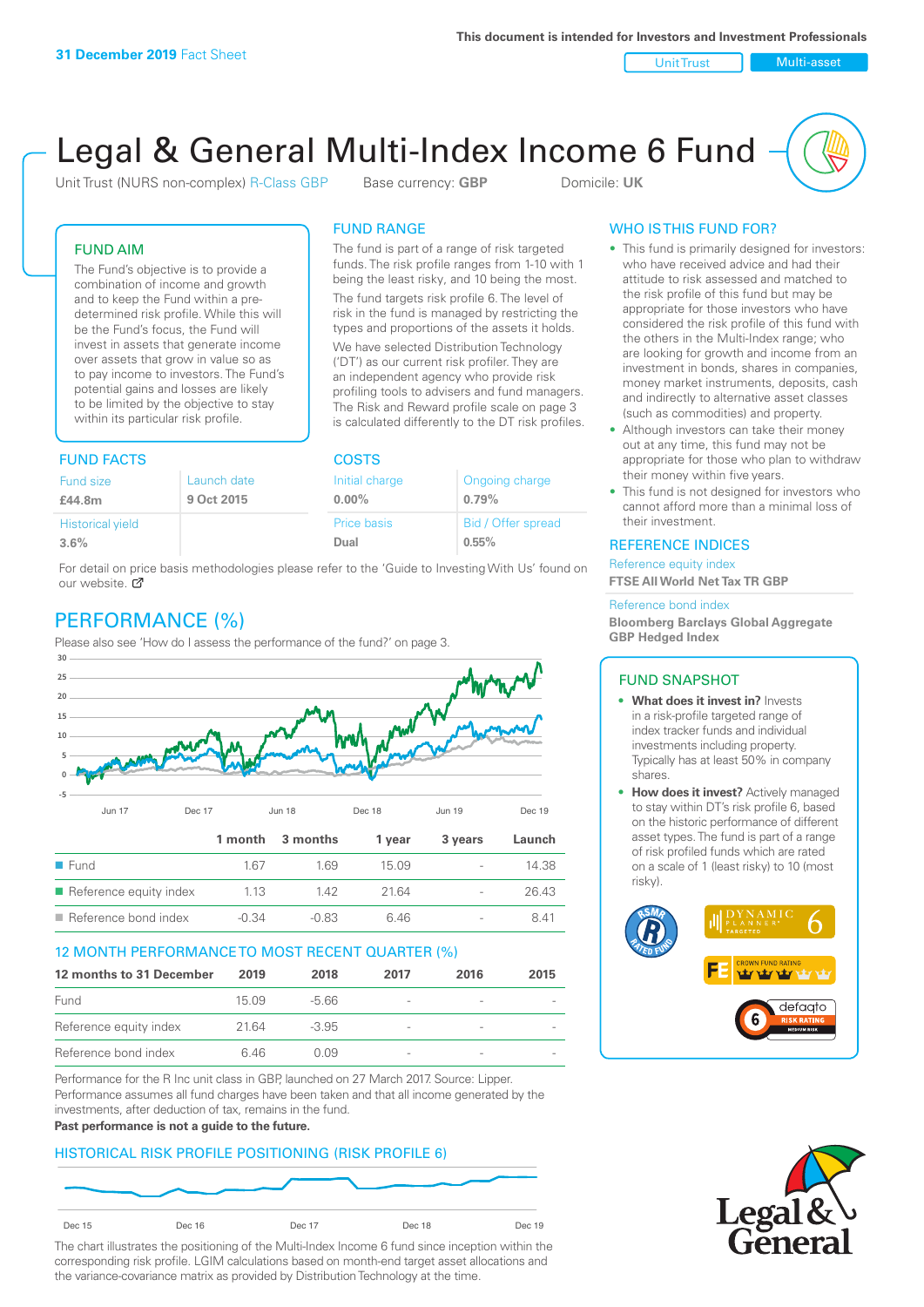# Legal & General Multi-Index Income 6 Fund

Unit Trust (NURS non-complex) R-Class GBP

# PORTFOLIO BREAKDOWN

All data source LGIM unless otherwise stated. Totals may not sum due to rounding.





#### FUND MANAGERS

The fund managers have responsibility for managing the multi-index fund range. They are part of the Multi-Asset Funds (MAF) team in LGIM. This team focuses on designing and managing multi-asset funds that are tailored to match the specific objectives of various client types. The team sits within a wider Asset Allocation team which combines both depth of experience with a broad range of expertise from different fields, including fund management, investment consulting and risk management roles.

# TOP 10 HOLDINGS (%)

| <b>L&amp;G UK Index Trust</b>                                    | 12.7 |
|------------------------------------------------------------------|------|
| iShares UK Dividend UCITS ETF                                    | 10.3 |
| L&G Emerging Markets Government Bond (Local Currency) Index Fund | 8.2  |
| L&G Emerging Markets Government Bond (US\$) Index Fund           | 7.5  |
| L&G High Income Trust                                            | 5.8  |
| L&G US Index Trust                                               | 5.7  |
| L&G Global Emerging Markets Index Fund                           | 5.1  |
| L&G European Index Trust                                         | 5.1  |
| <b>L&amp;G Pacific Index Trust</b>                               | 4.7  |
| iShares Euro Dividend UCITS ETF                                  | 4.0  |